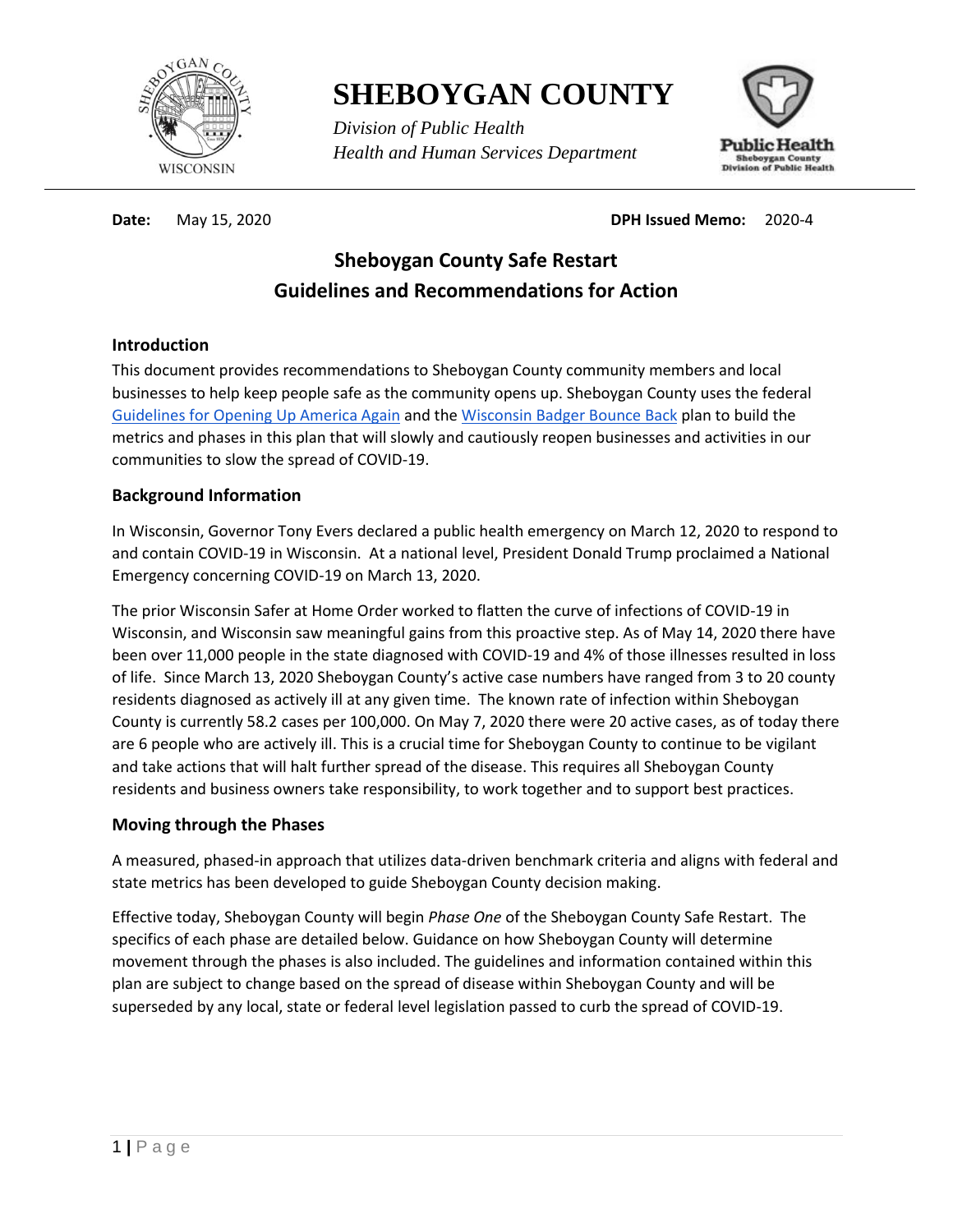### **Reviewing Phase Specifics**

| Phase<br>One   | Businesses that choose to open may do so using the general best practice<br>guidelines from the Wisconsin Economic Development Corporation (WEDC)<br>and any sector specific recommendations that apply to the work being done.<br>If your sector is not included the CDC has additional resources for<br>sectors/organizations to reference.<br>Limit capacity within non-essential businesses, bars, restaurants and<br>organizations to 25%.<br>Events held outdoors should allow for all people to maintain 6 feet physical<br>distance (36 square feet per person) from others.<br>People age 65 or older and those who are medically vulnerable should<br>continue to limit travel and remain at home as much as possible.<br>Support online education/remote work options as able.<br>Encourage curbside pick-up to reduce in-store traffic and long lines.<br>If community members choose to gather socially, private indoor social<br>gatherings should be limited to 10 people or less with physical distancing.<br>Encourage masking for both staff and consumers. |
|----------------|-------------------------------------------------------------------------------------------------------------------------------------------------------------------------------------------------------------------------------------------------------------------------------------------------------------------------------------------------------------------------------------------------------------------------------------------------------------------------------------------------------------------------------------------------------------------------------------------------------------------------------------------------------------------------------------------------------------------------------------------------------------------------------------------------------------------------------------------------------------------------------------------------------------------------------------------------------------------------------------------------------------------------------------------------------------------------------|
| Phase<br>Two   | Continue to follow WEDC and CDC Best Practice Guidelines.<br>Limit capacity within non-essential businesses, bars, restaurants and<br>organizations to 50%.<br>People age 65 or older and those who are medically vulnerable should<br>continue to limit travel and remain at home as much as possible.<br>Events held outdoors should allow for all people to maintain 6 feet physical<br>$\bullet$<br>distance (36 square feet per person) from others.<br>Support online education/remote work options as able.<br>If community members choose to gather socially, private indoor social<br>gatherings should be limited to 25 people or less with physical distancing.<br>Encourage masking for both staff and consumers.                                                                                                                                                                                                                                                                                                                                                 |
| Phase<br>Three | Continue to follow WEDC and CDC Best Practice Guidelines.<br>Limit capacity within non-essential businesses, bars, restaurants and<br>organizations to 75%.<br>Events held outdoors should allow for all people to maintain 6 feet physical<br>distance (36 square feet per person) from others.<br>Maintain current CDC and DHS mitigation strategies until those strategies are<br>lifted.<br>If community members choose to gather socially, private indoor social<br>gatherings should be limited to 25 people or less with physical distancing.<br>Encourage masking for both staff and consumers.                                                                                                                                                                                                                                                                                                                                                                                                                                                                       |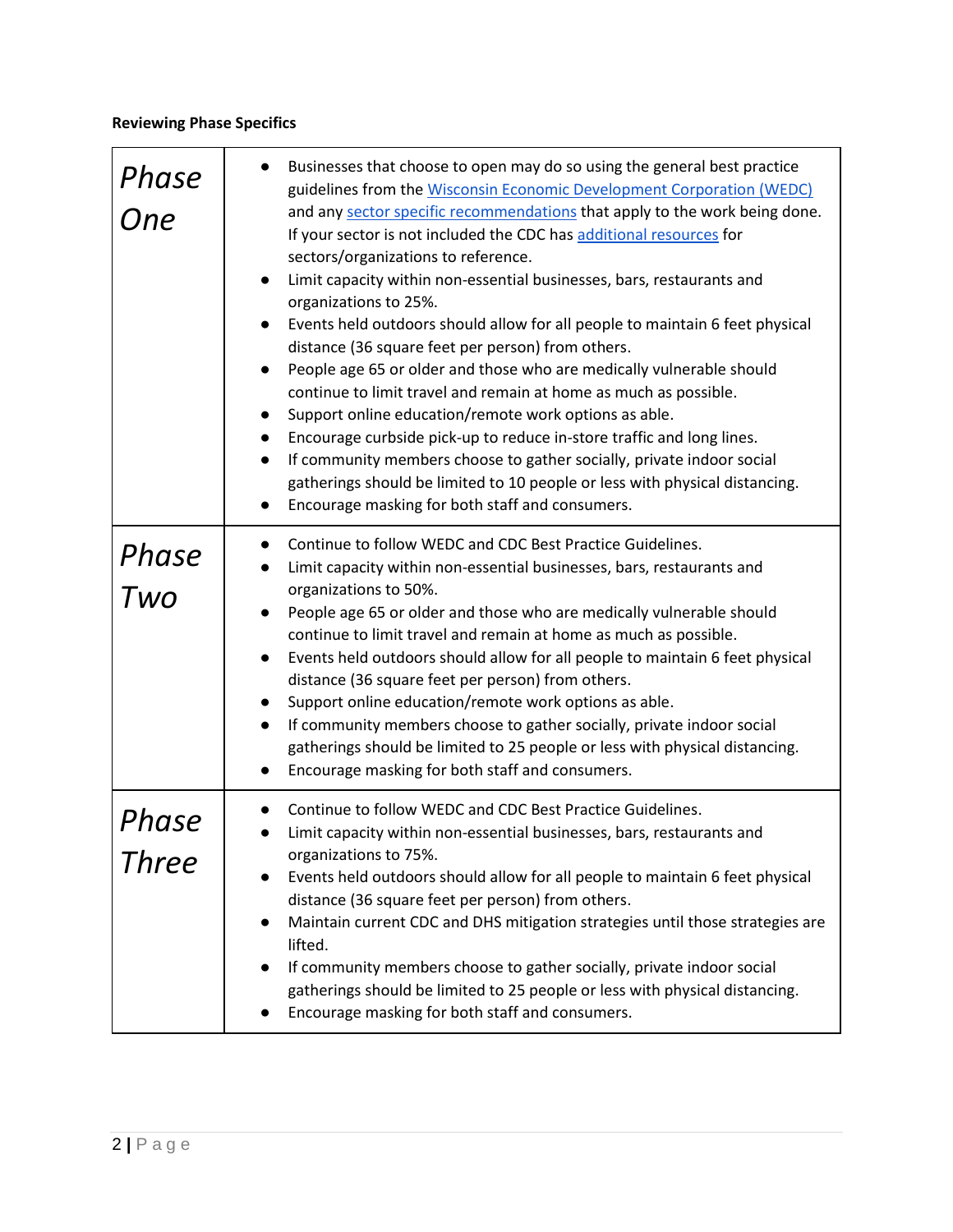## **Actions to Occur through All Phases**

| <b>Community Member Actions:</b>                                                                                                                                                                                                                                                                                                                                                                                                                                                                                                                                                                                                                                                                                                                                                                                                                                                                                                                                                                                                                                                                                                                                                               | <b>Business and Organization Actions:</b>                                                                                                                                                                                                                                                                                                                                                                                                                                                                                                                                                                                                                                                                                                                                                                                                                                                                                                                                                                                                                                                                                                                                                                                                                                                                                                                                                                                                                                                                                                                                                                                                                                                                                                             |  |  |
|------------------------------------------------------------------------------------------------------------------------------------------------------------------------------------------------------------------------------------------------------------------------------------------------------------------------------------------------------------------------------------------------------------------------------------------------------------------------------------------------------------------------------------------------------------------------------------------------------------------------------------------------------------------------------------------------------------------------------------------------------------------------------------------------------------------------------------------------------------------------------------------------------------------------------------------------------------------------------------------------------------------------------------------------------------------------------------------------------------------------------------------------------------------------------------------------|-------------------------------------------------------------------------------------------------------------------------------------------------------------------------------------------------------------------------------------------------------------------------------------------------------------------------------------------------------------------------------------------------------------------------------------------------------------------------------------------------------------------------------------------------------------------------------------------------------------------------------------------------------------------------------------------------------------------------------------------------------------------------------------------------------------------------------------------------------------------------------------------------------------------------------------------------------------------------------------------------------------------------------------------------------------------------------------------------------------------------------------------------------------------------------------------------------------------------------------------------------------------------------------------------------------------------------------------------------------------------------------------------------------------------------------------------------------------------------------------------------------------------------------------------------------------------------------------------------------------------------------------------------------------------------------------------------------------------------------------------------|--|--|
| Avoid going to places where safety measures are not in<br>place.<br>Practice good hand hygiene.<br>$\bullet$<br>Wash your hands with soap and water or use hand sanitizer,<br>$\bullet$<br>especially after touching frequently used items or surfaces.<br>Avoid touching your face.<br>$\bullet$<br>Sneeze or cough into a tissue or the inside of your elbow.<br>$\bullet$<br>Disinfect frequently used items and surfaces as much as<br>$\bullet$<br>possible.<br>Strongly consider using cloth face coverings while in public,<br>$\bullet$<br>particularly when using mass transit.<br>If you are sick, stay home- Do NOT go to work, school, or any<br>$\bullet$<br>other public place and follow the advice of your medical<br>provider.<br>Know where to find local information on COVID-19.<br>$\bullet$<br>Know the signs and symptoms of COVID-19 and what to do if<br>$\bullet$<br>symptomatic.<br>Create a household plan of action in case of illness in the<br>$\bullet$<br>household or disruption of daily activities due to COVID-19.<br>Follow public health quarantine/isolation orders when ill or<br>$\bullet$<br>when you are a close contact of someone with COVID-19. | When businesses choose to open, they should implement the<br>$\bullet$<br>WEDC General Guidelines to protect staff and consumers.<br>The WEDC issued guidance for businesses by sector, businesses<br>should review and follow sector specific guidance that applies to<br>the work being done, if your sector is not included, the CDC has<br>additional resources for sectors.<br>Do NOT allow symptomatic people to work. Send them home if<br>they arrive at work. Follow CDC guidelines related to return to<br>work.<br>Monitoring for symptoms, temperature checks and exposure in<br>staff through an active monitoring program that is designed to<br>quickly identify and remove exposure risks from the workplace.<br>Work with local public health staff to develop and implement<br>policies and procedures for workforce contact tracing following<br>an employee COVID-19 positive test result.<br>Train employees on COVID-19 Health and Safety measures.<br>$\bullet$<br>Develop sick leave policies that facilitate an environment in<br>$\bullet$<br>which ill or exposed individuals will actually stay home, thereby<br>decreasing risk to the workplace.<br>Protect the health and safety of customers by:<br>$\bullet$<br>Setting and implementing aggressive infection control<br>O<br>policies, such as frequent cleaning of all high-touch<br>surfaces and preventing large congregations of people in<br>close quarters.<br>Advising the public about recommendations to continue<br>$\circ$<br>social distancing and to utilize cloth face coverings.<br>Message to management, staff, and customers the importance<br>of following prevention measures to prevent future waves that<br>could shut down businesses again. |  |  |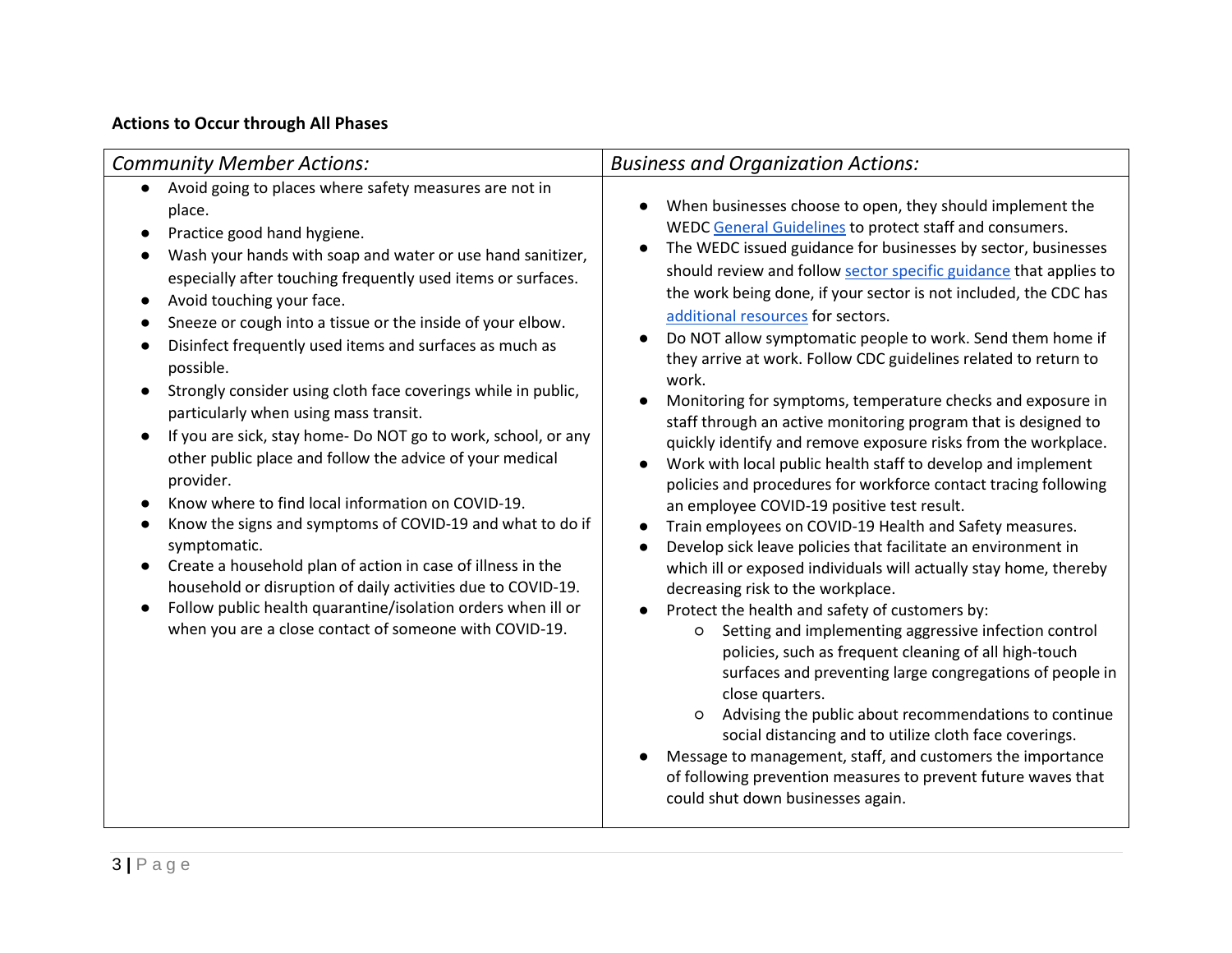#### **Criteria for Phases**

A key component of the Sheboygan County Safe Restart plan is the ability to monitor key criteria to determine the burden of COVID-19 in Sheboygan County and to assist health officials in determining when Sheboygan County is ready to move to the next phase. The Benchmark Criteria outlined in the Safe Restart Plan align with the Wisconsin *Badger Bounce Back Plan* and the federal *Guidelines for Opening up America Again*.

#### **Benchmark Criteria**

Benchmark Criteria will be monitored daily. If thresholds are maintained, the Sheboygan County Division of Public Health will provide guidance to the community regarding moving to the next phase. The Sheboygan County Division of Public Health will use a combination of state and local level data while considering guidance from the Wisconsin Department of Health Services related to restart of activities. The following measures serve as the Benchmark Criteria:

#### **Benchmark Criteria Status Report**

#### **Color Key**

| <b>Excellent</b> | <b>Proceed with Caution</b> | <b>Of Concern</b> |
|------------------|-----------------------------|-------------------|
|------------------|-----------------------------|-------------------|

|         | <b>Metric</b>                                                                                                            | <b>Thresholds</b>                                                                        |                                                                                                  |                                                  | <b>Status</b> |
|---------|--------------------------------------------------------------------------------------------------------------------------|------------------------------------------------------------------------------------------|--------------------------------------------------------------------------------------------------|--------------------------------------------------|---------------|
| Cases   | Downward trajectory of positive<br>cases of COVID-19 in Wisconsin<br>as a percentage of total tests                      | Trajectory of positive cases as percentage<br>Will use state level data from DHS website |                                                                                                  |                                                  | 5/14          |
|         |                                                                                                                          | <b>Negative</b><br>trajectory for<br>14 days, or %<br>positive <5%                       | <b>Negative</b><br>trajectory for 7<br>days                                                      | Does not meet<br>green/yellow<br><b>criteria</b> |               |
| Testing | Testing availability for all<br>residents with COVID-19-like<br>symptoms, with priority toward<br>vulnerable populations | <b>Health Systems Report of testing capacity</b>                                         |                                                                                                  |                                                  | 5/14          |
|         |                                                                                                                          | 100% of<br>Systems able<br>to test<br>anyone with<br>symptoms                            | $>50\%$ of<br>Systems able to<br>test critical<br>infrastructure<br>and other<br>priority groups | Does not meet<br>green/yellow<br>criteria        |               |
|         |                                                                                                                          | <b>Positive Tests as % of All Tests</b><br>(rolling average over last 7 days)            |                                                                                                  |                                                  | 5/14          |
|         |                                                                                                                          | <5% positive                                                                             | 5-10% positive                                                                                   | 10%+ positive                                    |               |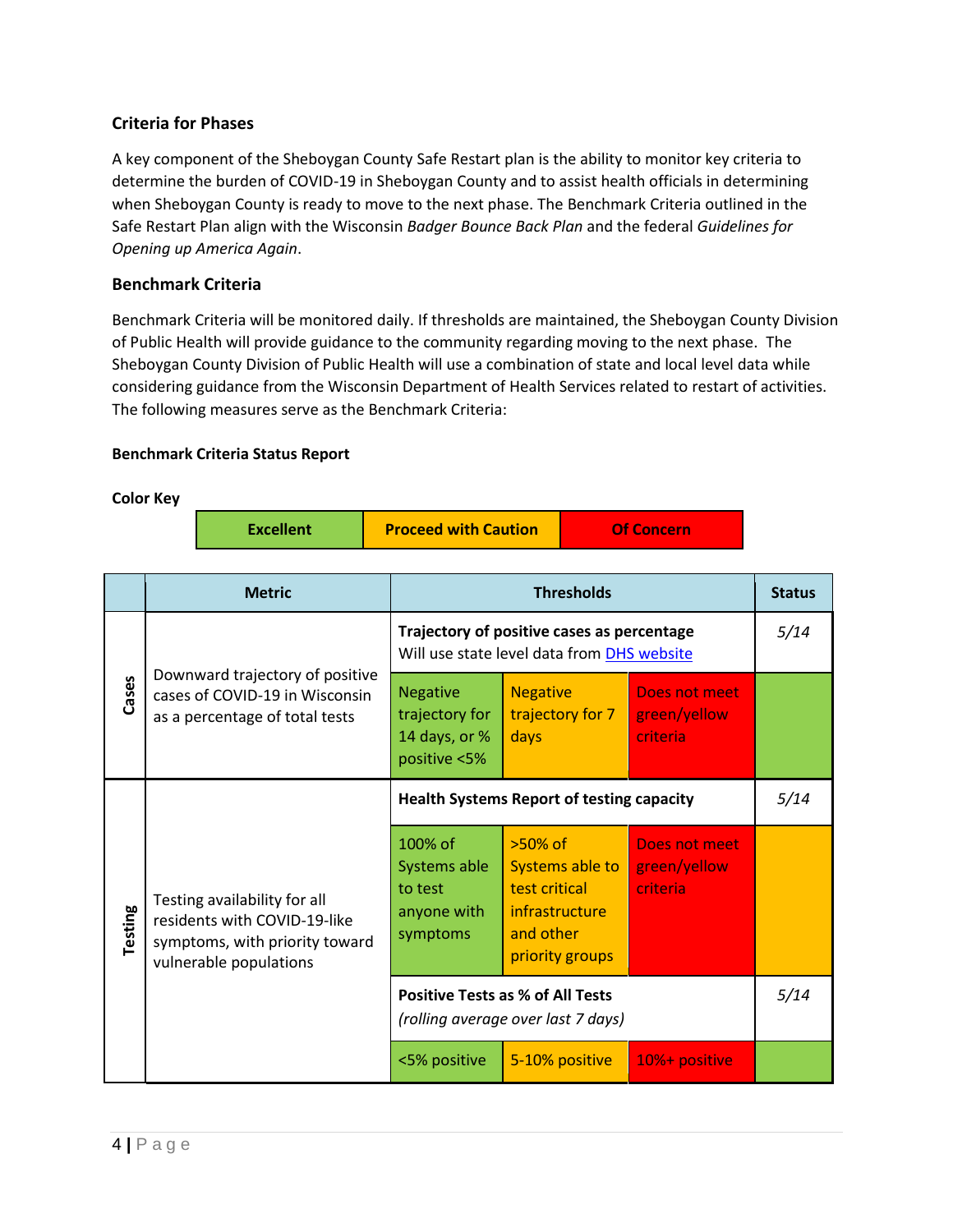| Care          | Sheboygan County Hospitals<br>(SCH) have ability to treat all<br>patients requiring<br>hospitalization without resorting<br>to crisis standards                                                         | % of SCH indicating they are NOT in crisis care                                                                                                                     |                                                                  |                                                                 | 5/14 |
|---------------|---------------------------------------------------------------------------------------------------------------------------------------------------------------------------------------------------------|---------------------------------------------------------------------------------------------------------------------------------------------------------------------|------------------------------------------------------------------|-----------------------------------------------------------------|------|
|               |                                                                                                                                                                                                         | 100%                                                                                                                                                                | 95%                                                              | < 95%                                                           |      |
|               |                                                                                                                                                                                                         | % of SCH beds utilized for COVID-19+ patients<br>(# of Hospitalized COVID-19 Positive Patients) /<br>(Total ICU Bed Usage + Total Floor Bed Usage)                  |                                                                  |                                                                 | 5/14 |
|               |                                                                                                                                                                                                         | <10% of<br>patients are<br><b>COVID-19+</b>                                                                                                                         | 10-20% of<br>patients are<br><b>COVID-19+</b>                    | 20% of hospital<br>are COVID-19+                                |      |
| PE            | Adequate PPE available to<br>health care personnel                                                                                                                                                      | PPE for Hospital and Other Testing Sites<br>(Measure of PPE for Sheboygan County hospital<br>systems; PPE measured includes N95 masks,<br>gloves, gowns, sanitizer) |                                                                  |                                                                 | 5/14 |
|               |                                                                                                                                                                                                         | 29+ days of all<br>PPE supply for<br>hospital<br>systems                                                                                                            | 8-28 days of all<br><b>PPE supply for</b><br>hospital<br>systems | 0-7 days of all<br><b>PPE supply for</b><br>hospital<br>systems |      |
| <b>RACING</b> | Every resident who tests positive<br>for COVID-19 is interviewed<br>within 24 hours of test results,<br>contacts to COVID-19 positive<br>individuals are interviewed<br>within 48 hours of test results | Interview within 24 hrs.<br>(% of all positive cases interviewed within 24<br>hours of test result)                                                                 |                                                                  |                                                                 | 5/14 |
|               |                                                                                                                                                                                                         | 100% of cases<br>interviewed<br>within 24 hr.                                                                                                                       | >50% of cases<br>interviewed<br>within 24 hr.                    | <50% of cases<br>interviewed<br>within 24 hr.                   |      |
|               |                                                                                                                                                                                                         | <b>Contacts within 48 hrs.</b><br>(% of all tracing contacts that were interviewed<br>within 48 hours of test result)                                               |                                                                  |                                                                 | 5/14 |
|               |                                                                                                                                                                                                         | 100% of cases<br>interviewed<br>within 24 hr.                                                                                                                       | >50% of cases<br>interviewed<br>within 24 hr.                    | <50% of cases<br>interviewed<br>within 24 hr.                   |      |
|               |                                                                                                                                                                                                         |                                                                                                                                                                     |                                                                  |                                                                 |      |
|               | 5 Page                                                                                                                                                                                                  |                                                                                                                                                                     |                                                                  |                                                                 |      |